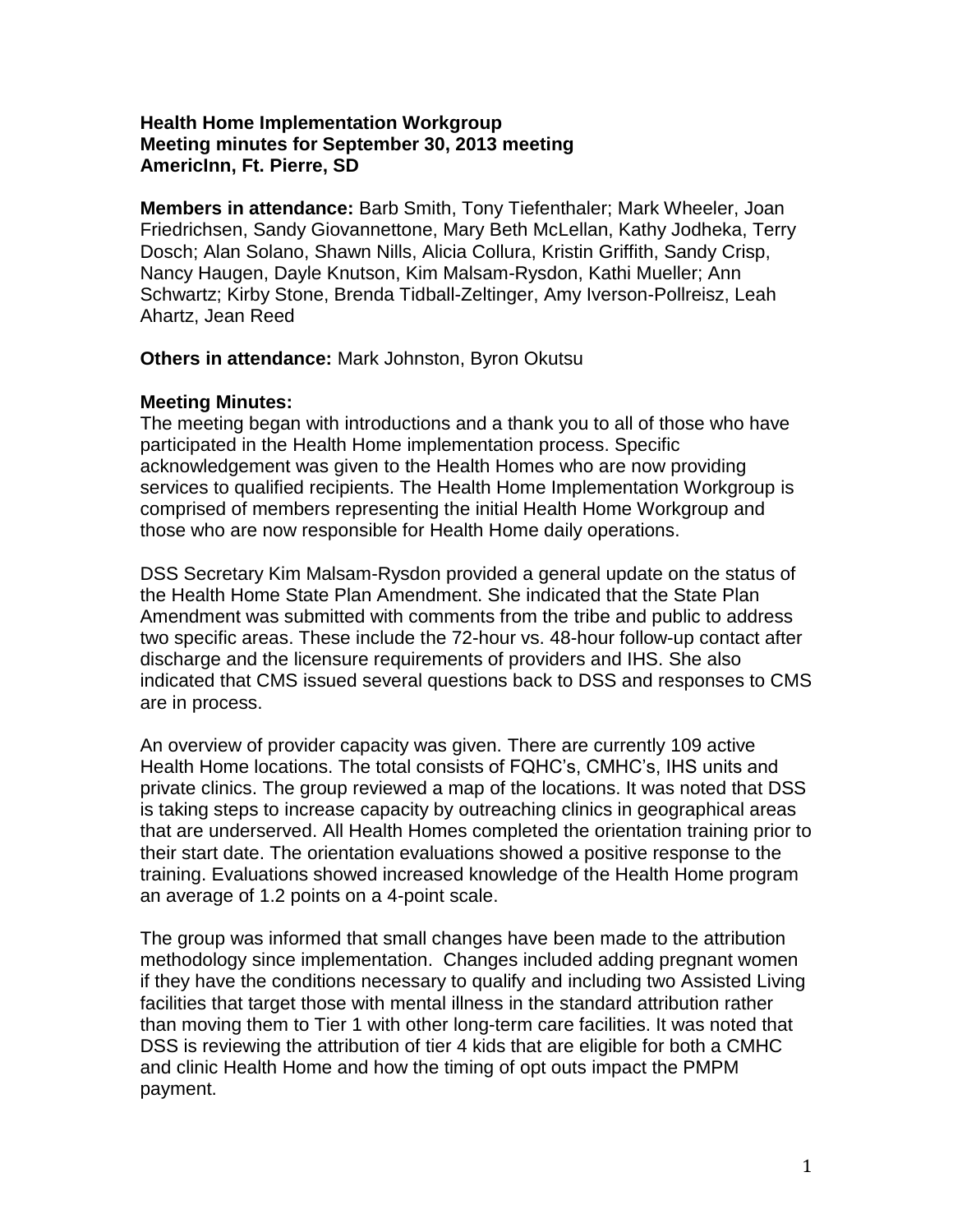Current attribution numbers were reviewed indicating there are currently 5,391 recipients in a Health Home, 2,879 recipients have opted out and 166 recipients have opted in. Those in attendance indicated that they are willing to outreach recipients who have opted out, but would be assigned to their clinic as a continuity of care recipient to encourage participation.

The next item addressed was the Transition of Care Notification requirements that are currently required. The current requirement is as follows:

HH must have agreements or a method in place to receive notification when a recipient is admitted to the hospital or seen in an ER within 24 hours as well as any transitions that may occur to ensure information is received from other systems when a recipient is transitioning from one care setting to another or home. HH must contact the recipient within 48 hours after the transition occurs.

It was noted that based on comments, the State Plan Amendment was submitted with a broader 72 hour requirement. DSS is awaiting response from CMS. DSS shared information about other states' approaches for meeting this requirement. Regardless of the timeframe of the requirement (48 hours or 72 hours), there is a need to have a notification system in place that supports the sharing of this formation. This will be needed to support the goal which is to assist individuals in transitioning from one setting to another without a resulting readmission.

DSS noted programming is being developed to allow providers to check Health Home eligibility and provider name via the IVR and card swipe.

The group had extensive conversation regarding methods that would assist Health Homes in providing the transition of care core service. Suggestions included having the Health Home name on the recipients' identification card, which would assist in alerting providers they should communicate with the Health Home. It was also suggested information be reported to DSS who in turn would notify the Health Home. A process currently used in Iowa and North Carolina requires providers notify Medicaid whenever a Medicaid member presents to the ER. This information is then forwarded to the respective Health Homes. It was felt having a list of the transition of care contact at each Health Home would help this process, so each Health Home will be asked to submit the contact person to Kathi Mueller who will compile a list to be posted on the DSS website. The discussion concluded with attendees agreeing to work with one another by using the contact list to share the necessary information.

The process for referrals was discussed. Health Homes were asked to replace the paper referral card with an electronic referral form whenever possible. A new referral form template was provided and reviewed. Health Homes were encouraged to incorporate the new template into their respective electronic health records. It was noted that when a referral is from a CMHC, the referral would include the servicing NPI of the designated provider. It will also include the billing NPI of the CMHC, which should be used for billing purposes.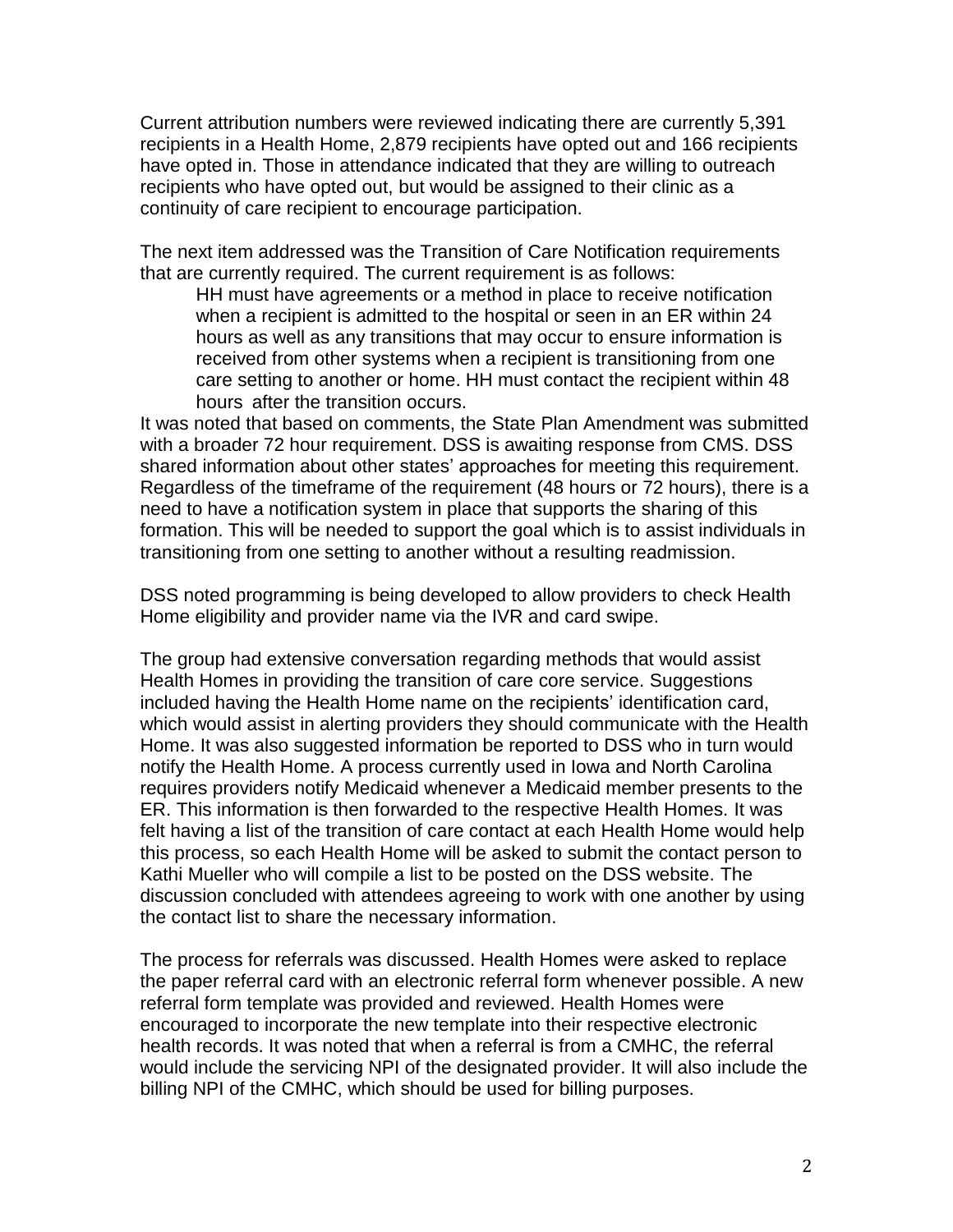Next, it was reported that a performance measurement system is being developed and implemented. The intent is to report performance results from the recipient level, disease category, designated provider, health home type, aggregate data and financial information. Implementation will occur in a phased approach starting with baseline performance reports.

During phase I of the performance measurement system, outcome measure reporting will be modified to address reporting issues that have been identified and reported by Health Homes. When this is complete a new file layout will be provided to the Health Homes. The implementation plan will include a testing phase. Health Homes were asked to volunteer to participate in this testing process. Volunteers included Dayle Knudson (IHS), Alan Solano (CMHC), Tony Tiefenthaler (Sanford), Mary Beth McLellan (RCR) and possibly Brown Clinic. Brown Clinic will follow-up with Jean Reed.

The reporting schedule for Health Homes was distributed. The schedule addressed the quarterly core service report and the specific process that will be used. The schedule also addressed the method of reporting for biannual outcome measure data. It is expected that the first set of reports will be available the end of March early April. In addition to collecting the specific outcome data it was suggested that anecdotal, real life stories be captured as a means to communicate the positive impact the program is having on people's lives.

Several next steps were reviewed. This included cost reporting requirements and the evaluation phase that will encompass Health Home performance, utilization trends and shared savings opportunities. Specifics are as follows.

The process for assessing the accuracy of the initial PMPM payments was reviewed. It is expected that analysis will be completed to initially review actual costs at the six-month and nine to twelve month marks. The six-month review is expected to look at implementation costs and ongoing operational costs. DSS will provide the Health Homes with the report to be submitted.

The outcome measures will provide data for the clinical and utilization components of the evaluation. Additionally, DSS will continue to work with Sellers Dorsey to evaluate tier movement, utilization changes, etc.

CMS has recently issued guidance on shared savings. CMS has stated that savings may not be based only on cost savings; but must account for improvements in quality and health outcomes. Shared savings methodologies need to focus on mitigating risk, be able to realize rewards, and be easily replicated by CMS nationally if so desired. Requirements include an actuarial analysis, benchmarked performance against a recognized standard, and compliance with all other Medicaid tenets, which includes free choice of providers. The CMS letter outlining the details of shared savings methodologies was distributed to the group. Shared savings will continue to be an area of focus.